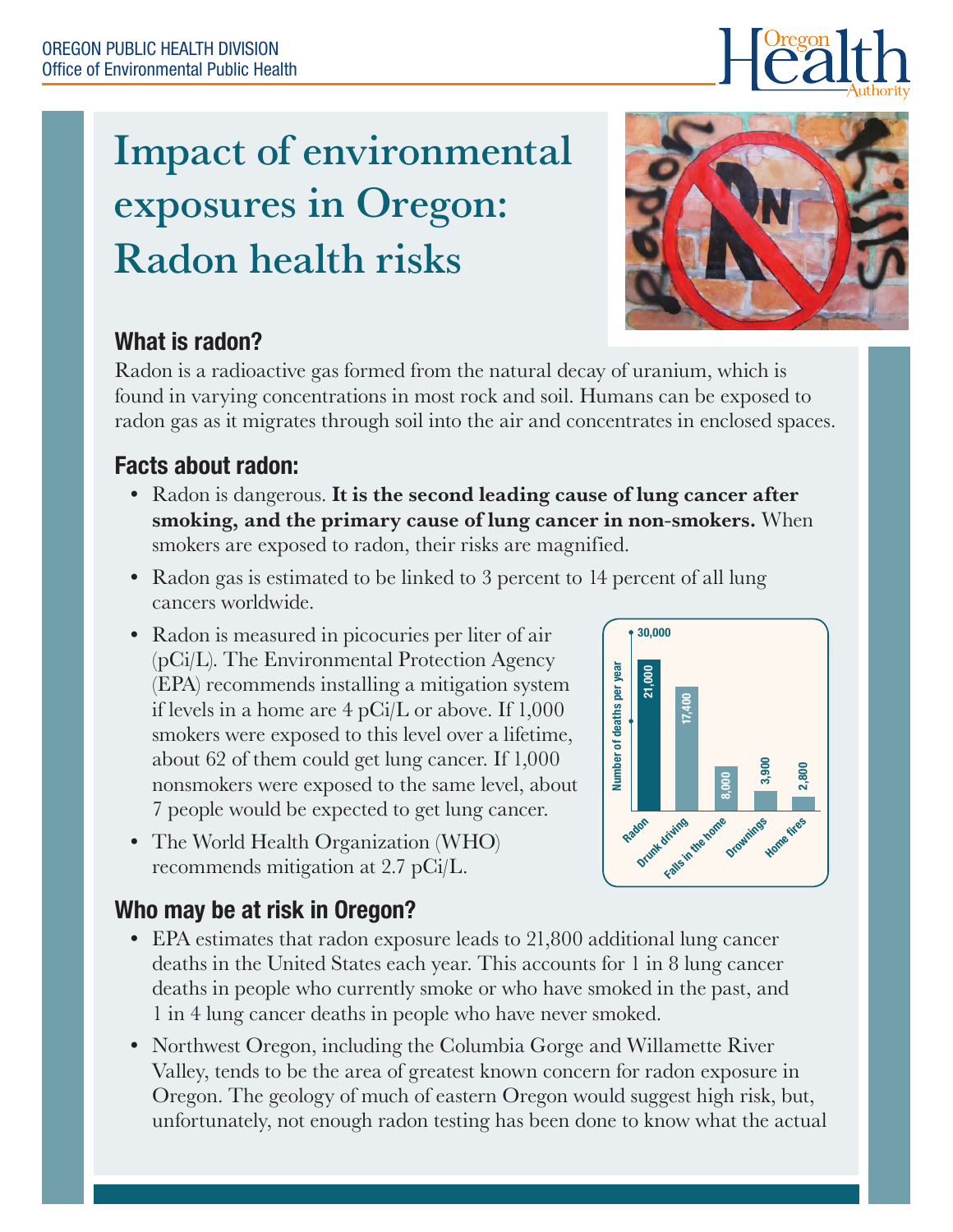risk is in much of the state. The areas that are known to have high radon levels are also some of the more populated areas in Oregon, and should be of concern to all who are working to protect the health of Oregonians.

• The radon program at the Oregon Health Authority's Public Health Division tracks radon test results reported by several of the radon test kit manufacturers around the nation. Of 14,525 tests results received in the last 20 years, almost 50 percent of the results were greater than 2.7 pCi/L, and 38 percent **were more than 4 pCi/L.** This, however, represents less than 1 percent of Oregon households, and most tests are performed in areas of known concern. Overall, the actual extent of the problem is unknown.

#### Costs of radon in Oregon:

- On average, 2,563 Oregonians develop lung and bronchial cancer every year with an average of 2,077 deaths per year due to these cancers.
- Each of these cancer cases is estimated to cost between \$36,000 and \$48,000 for the first year's medical treatment. **Thus, the total cost in Oregon of** lung cancer treatment within the first year of diagnosis attributable to radon exposure (14 percent) could be estimated between \$13 million to \$18 million.
- This does not include loss of productivity, cost of ongoing treatment or death.
- An estimated 1,823 productive years are lost to ill health, disability, or premature death because of radon-related lung cancers diagnosed **each year in Oregon.** This not only leads to individual losses, changes in lifestyle and psychological distress, but also removes individuals from their ability to contribute to Oregon's economy.

### What is Oregon doing?

- The radon program in Oregon was established 20 years ago. Recently, it has become part of the newly formed Healthy Homes and Schools Program in the Oregon Public Health Division's Office of Environmental Public Health (OEPH).
- The staff of the radon program work to educate the public about the health risks from radon, as well as helping citizens to find testing and mitigation resources. The program has received more than 300 calls per year during the last 3 years.
- Radon education and exposure prevention are primarily done at the state level rather than the local or county level. County public health departments generally refer people with concerns about radon to OEPH. Some county health departments may be able to assist you. There is clear need for greater outreach to further educate public health professionals as well as the general public about the risks of radon exposure in Oregon.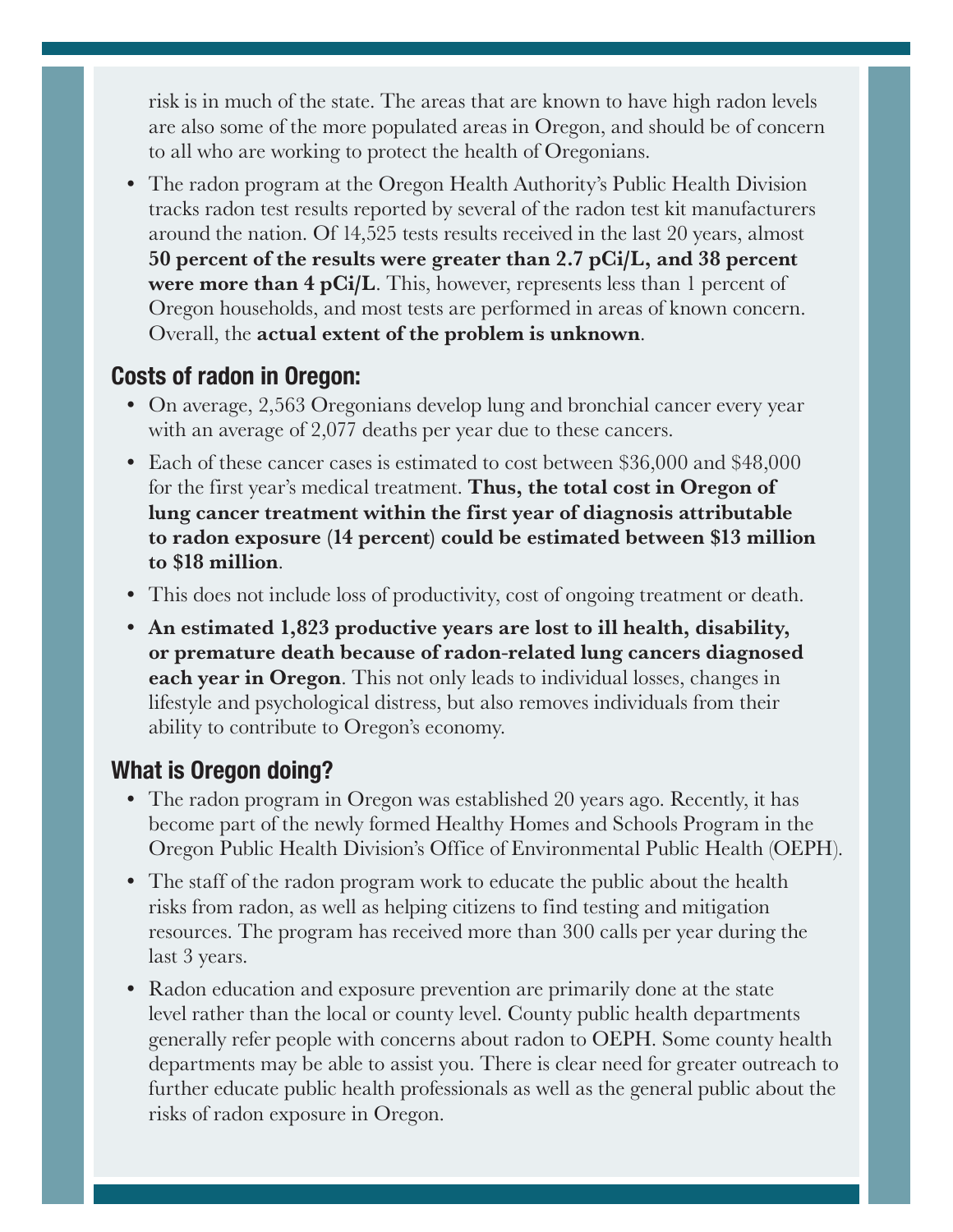#### How can we decrease this costly public health risk?

- Fortunately, it is relatively easy to either retrofit an existing home or to build new homes using "Radon Resistant New Construction" (RRNC) techniques. Retrofitting an existing home with a mitigation system costs between \$350 and \$2,500 per system. Mitigation systems can effectively reduce radon levels in the home, typically to levels below 2 pCi/L.
- Because of the **clear cost effectiveness** of RRNC over radon mitigation, the OEPH radon program helped pass Senate Bill 1025 during the 2010 Special Legislative Session mandating radon resistant construction in all new public and commercial buildings, and new single and multifamily homes in Oregon counties that have the greatest radon risk. This bill has the potential to save lives and a significant



amount of health care dollars that are presently lost to radon-induced lung cancer.

• There are **environmental justice concerns** related to radon exposure. Mitigating a home with a radon problem can be an expense that many cannot afford. Currently all costs are borne by the homeowner.

#### How much does the OEPH radon program cost?

• OEPH receives a small amount of money from federal grants to provide information and outreach materials and to employ one half-time employee. There are no state tax or fee dollars for this effort at this time.

#### What priority actions could the radon program take if more funding were available?

- Strengthen health education outreach and risk communications regarding radon.
- Encourage greater statewide radon testing to clarify the extent of the problem and to more fully identify those Oregonians at greatest risk.
- Increase outreach to, and collaboration with, local public health departments to increase their ability to address local issues and concerns.
- Provide training and certification for professionals who provide in radon testing and/or mitigation.
- Provide followup for significantly elevated radon levels and measure the effectiveness of the mitigation work.
- Establish partnerships with other stakeholders to pay for radon mitigation.
- Increase the extent and quality of research on radon exposures and radon's health effects in Oregon.

#### Radon venting diagram